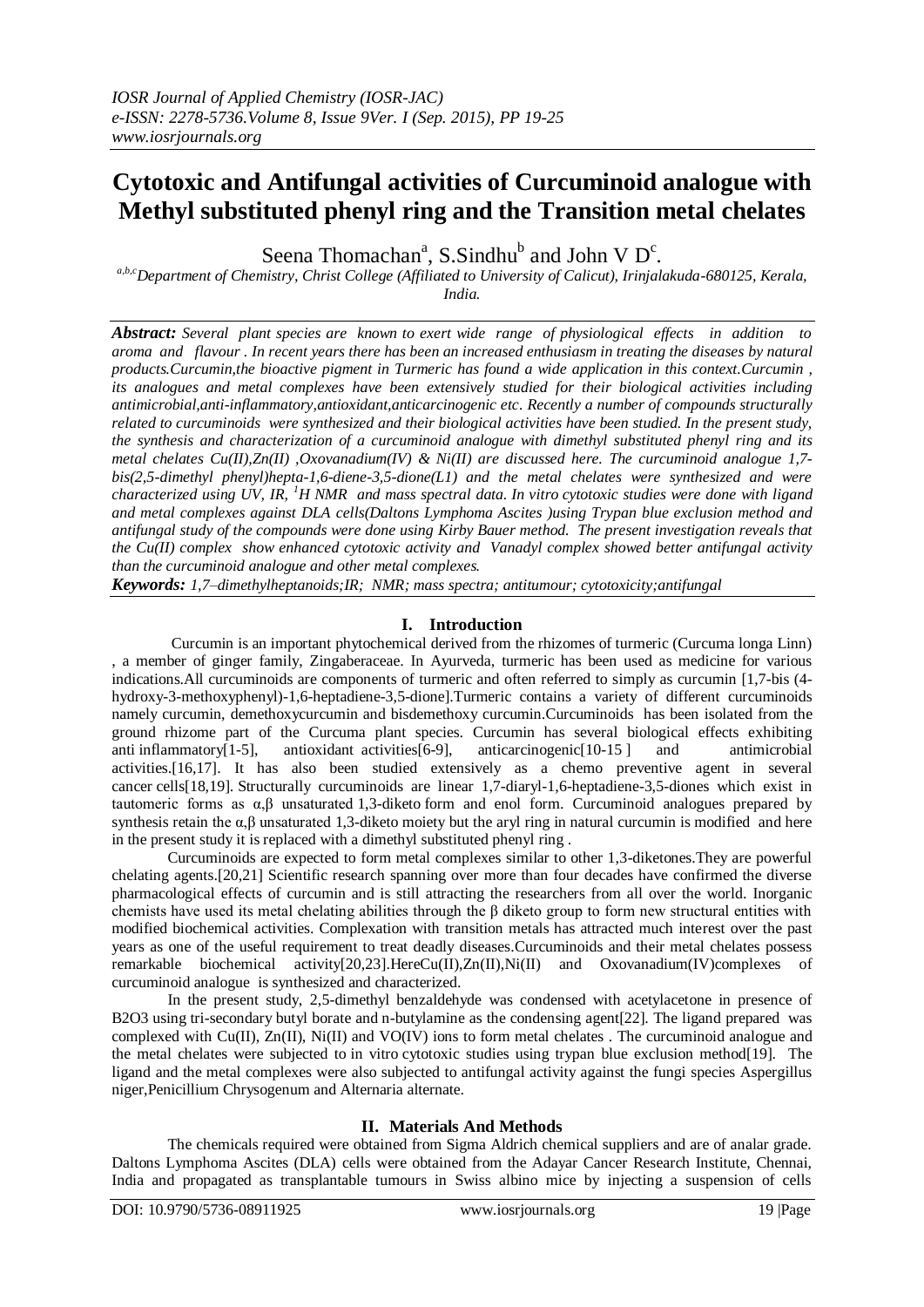(1X10<sup>6</sup> cells/ml) intraperitoneally. Fungi species namely Aspergillus niger, Penicillium Chrysogenum and Alternaria alternata were obtained from the culture collection of Institute of Microbial Technology (IMTECH), Chandigarh, India.

# **2.1. Analytical instruments**

UV spectra were recorded on a Schimadzu UV-VIS-1601 spectrophotometer. IR spectra (KBr pellets) were recorded on 8101 Schimadzu FTIR spectrophotometer. The <sup>1</sup>H NMR spectra were recorded on a Varian 300 NMR spectrophotometer. The FAB mass spectra were recorded on a Joel SX–102 mass spectrophotometer from CDRI, Lucknow, India.

### **2.2. Synthesis of 1,7-bis(2,5-dimethyl phenyl)hepta-1,6-diene-3,5-dione(L1)**

The curcuminoid analogue was prepared by the condensation of 2,5-dimethyl benzaldehyde with acetyl acetone-boric oxide complex in ethyl acetate medium in presence of tributyl borate and n-butyl amine. The product was purified by column chromatography over silica gel  $(60-120 \text{ mesh})$  using 4:1  $(v/v)$ chloroform:acetone mixture as the eluent and recrystallised twice from hot benzene to get pure crystalline material.

| Compound | Aldehyde used for<br><b>Synthesis</b> | . .<br>.<br><b>Structure of Ligand</b> | <b>Systematic name</b>                                          | Yield<br>$\frac{1}{2}$ |
|----------|---------------------------------------|----------------------------------------|-----------------------------------------------------------------|------------------------|
| L1       | 2,5-dimethyl<br>benzaldehyde          |                                        | $1,7-bis(2,5-dimethyl$<br>phenyl) hepta-1,6-diene-<br>3.5-dione | 75                     |

**Table 1. Structure of 1,7-bis(2,5-dimethyl phenyl)hepta-1,6-diene-3,5-dione(L1)**

### **2.3. Synthesis of metal complexes.**

The  $Cu(II),Zn(II),\tilde{N}I(II)$  &VO(IV) complexes were prepared respectively by adding a methanolic solution of copper(II) acetate, zinc(II)acetate, vanadyl sulphate, nickel acetate(25 ml, 0.001mol) to a solution of curcuminoid analogue ( 25 ml, 0.002 mol ) in methanol and refluxed gently for 2 h. After reducing the volume to half, the solution was cooled to room temperature. The precipitated complex was filtered, washed with 1:1, methanol:water mixture and recrystallised from hot methanol. The transition metal complexes were synthesized. The Fig. below represents the structure of Cu(II) complex of the ligand.



**Figure 1.Structure of Cu(II) chelate of ligand.(R=2,5-dimethyl phenyl)**

# **2.4.Characterisation of ligand and metal complexes.**

The ligand prepared **1,7-bis(2,5-dimethyl phenyl)hepta-1,6-diene-3,5-dione(L1)** and the transition metal chelates with Cu(II) ,Zn(II) ,Ni(II) &VO(IV) are characterized by various spectral techniques like UV,IR, <sup>1</sup>H NMR and mass spectral data.

### **2.5. In vitro cytotoxicity studies against DLA cancer cells**

In vitro cytotoxicity studies were carried out using the diketone and  $Cu(II)$  , $Zn(II)$ , $Ni(II)$ oxovanadium(IV)complexes dissolved in minimum quantity of DMSO. The tumour cells aspirated from the peritoneal cavity of tumour bearing mice were washed with PBS (Phosphate Buffered Saline) and centrifuged for 15min. at 1500 rpm. Cell viability was determined by trypan blue exclusion method. Viable cells  $(1\times10^6 \text{ cells in } 0.1 \text{ ml})$  were added to tubes containing various concentrations of the test compounds and the volume was made up to 1ml using PBS. Control tube contains only cell suspension. These mixtures were incubated for 3h at  $37^{\circ}$ C. Further, cell suspension was mixed with 0.1ml of 1% trypan blue and kept for 2-3 min. and loaded on a haemocytometer. The number of stained (dead) and unstained (live) cells were counted and percentage cytotoxicity was evaluated by trypan blue exclusion method .

% Cytotoxicity=(No:of dead cells/No:of dead cells+No:of live cells)x100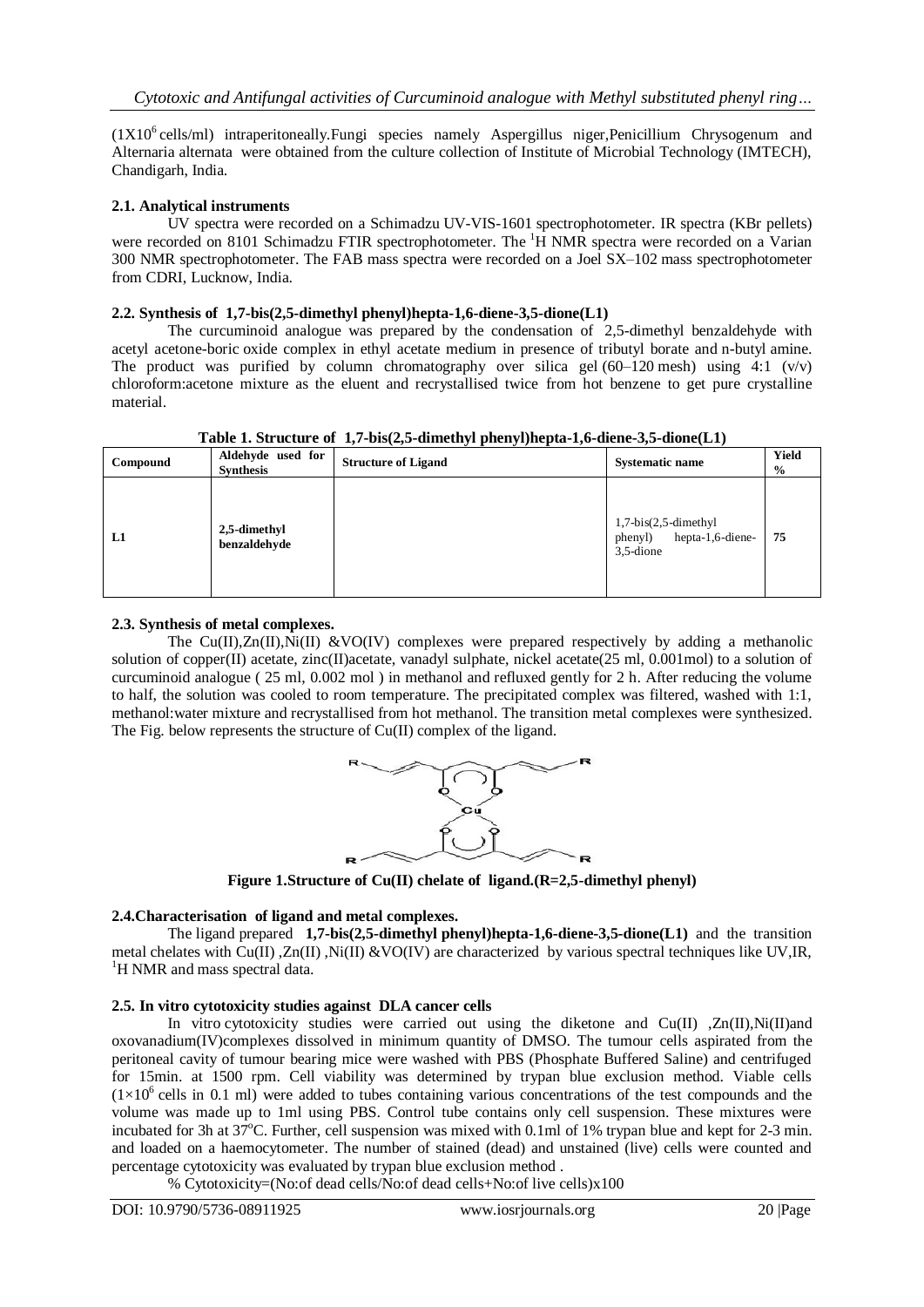### **2.6. Antifungal activity (Kirby Bauer or Disc diffusion method)**

Antifungal test was carried out by disc diffusion method. The fungal cultures were maintained in Sabouraud's Dextrose broth. Each culture was uniformly distributed on SDA plates using sterile swabs. Sterile filter paper discs of 3mm diameter were placed on the surface of SD agar plates at a distance of 2cm using sterile forceps. 2 % DMSO was used to dissolve the drug, which was found to have no adverse effect on the fungal cultures. Drugs of different concentrations [100,250,500µg/ml] were added on each disc with a micropipette. Disc with DMSO but, without drug was used as control. Then the plates were incubated at room temperature for 2-3days. After incubation, zone diameter in mm was measured.

# **III. Results**

### **3.1. Structural characterization of synthesized ligand:**

The synthesized curcuminoid analogue namely 1,7-bis(2,5-dimethyl phenyl)hepta-1,6-diene-3,5 dione(L1) was synthesized and characterized.Analytical and UV spectral data are given in **TABLE 2**.The IR spectral data of the compound is given in **TABLE 3.**The IR spectrum of the ligand is represented in **Fig.2**.The NMR spectral details are given in **TABLE 4** and the spectrum is given in **Fig.3.**The Mass spectral details are given in **TABLE 5** and the mass spectrum is given in **Fig.4.**The ligand has been characterized by various spectral techniques like  $UV,IR,{}^{1}H NMR\&$  Mass spectrum.

**Table 2:Analytical & UV Spectral data of 1,7-bis(2,5-dimethyl phenyl)hepta-1,6-diene-3,5-dione(L1)**

|          |                                | Elemental analysis( $\%$ ) |        |           |           |
|----------|--------------------------------|----------------------------|--------|-----------|-----------|
| Compound | $\mathbf{MP}$ .( $^{\circ}$ C) |                            |        | Molecular | UV        |
|          |                                | Found/(Calculated)         |        | weight    | Amax (nm) |
|          | 59ء                            | 82.45(83.13)               | 6.9507 | 331(332)  | 281.393   |

### **Table 3 . IR spectral data of methyl substituted 1,7-diaryl heptanoids**

| Compound  |                                |
|-----------|--------------------------------|
| L1        | <b>Probable IR assignments</b> |
| 1622      | $V(C=O)$ chelated              |
| 1564,1554 | $V(C=C)$ phenyl                |
| 1521      | $V(C-C)$ alkenyl               |
| 1444      | $V_{as}(C-C-C)$ chelate ring   |
| 1404      | $V_s$ (C-C-C) chelate ring     |
| 1157,1067 | $\beta$ (C-H) chelate ring     |
| 974       | $V(CH=CH)$ trans               |



**Fig.2 IR spectrum of 1,7-bis(2,5-dimethyl phenyl)hepta-1,6-diene-3,5-dione(L1)**

# **Table 4 . <sup>1</sup>HNMR spectral data of methyl substituted 1,7-diaryl heptanoids**

| Compound | ~<br>$\sim$<br>(ppm<br>Chemical<br>shitts (d  |         |                          |                |                 |  |  |  |
|----------|-----------------------------------------------|---------|--------------------------|----------------|-----------------|--|--|--|
|          | $\cdot$<br>$\overline{\phantom{0}}$<br>Enolic | Methine | Alkeny.                  | Phenvl         | Methyl          |  |  |  |
| . .      | 15.941                                        | 5.835   | $107^{\circ}$<br>6.536-7 | -7.269<br>100. | 2.463<br>$\sim$ |  |  |  |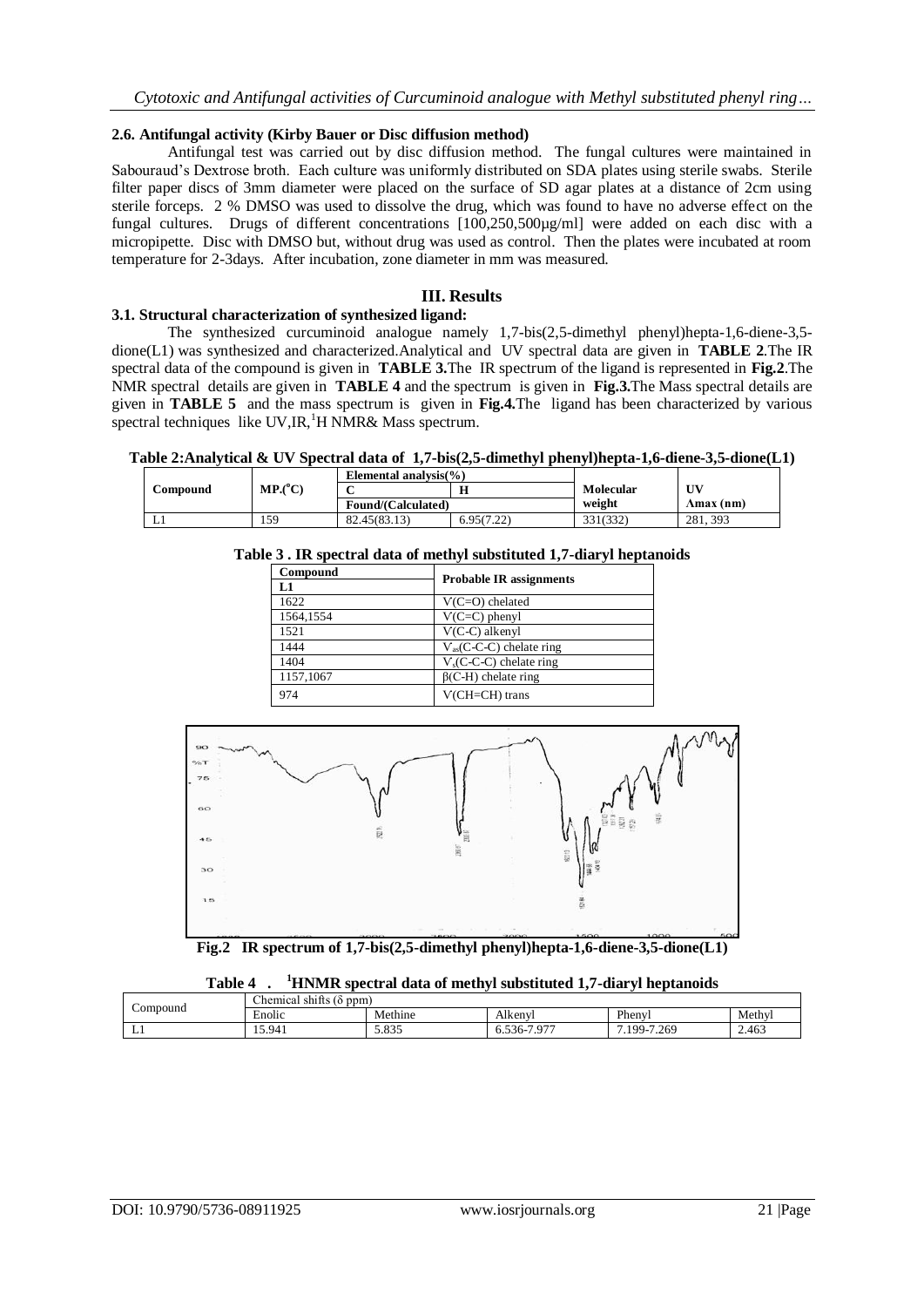*Cytotoxic and Antifungal activities of Curcuminoid analogue with Methyl substituted phenyl ring…*



**Fig.3 <sup>1</sup>H NMR spectrum of 1,7-bis(2,5-dimethyl phenyl)hepta-1,6-diene-3,5-dione(L1)**



**Fig.4 Mass spectrum of 1,7-bis(2,5-dimethyl phenyl)hepta-1,6-diene-3,5-dione(L1)**

# **3.2. Structural characterization of metal complexes with Cu(II),Zn(II),Ni(II),&VO(IV)ions**

The ligand L1 form well defined crystalline complexes with  $Cu(II),Zn(II),Ni(II)$  and VO(IV) ions. Analytical and mass spectral data of synthesized metal complexes are given in **Table 5.** The approximate formulae of the metal complexes has been found to be as expected ie two ligands are coordinated with the metal ion.(ML2).

|         |                                  | -                |         |                         |  |  |
|---------|----------------------------------|------------------|---------|-------------------------|--|--|
| Complex | UV spectra<br>$\Lambda$ max (nm) | IR data $(cm-1)$ |         | Mass spectral data      |  |  |
|         |                                  | $V(C=0)$         | $(M-O)$ | (m/z)                   |  |  |
| Cu(L1)2 | 284.394                          | 1608             | 460,430 | 726,516,395,306,185,121 |  |  |
| Zn(L1)2 | 289.397                          | 1610             | 470,420 | 728,518,397,308,187,    |  |  |
| Ni(L1)2 | 286,395                          | 1602             | 465.435 | 721,511,390,301,180,121 |  |  |
| VO(L1)2 | 290,398                          | 1615             | 479.438 | 729,519,398,309,188,121 |  |  |

**Table 6: Spectral data of Cu(II) Zn(II),Ni(II)&Oxovanadium(IV)complexes of ligands**

# **3.3. In vitro cytotoxicity**

The results of in vitro cytotoxicity of ligand namely 1,7-bis(2,5-dimethyl phenyl)hepta-1,6-diene-3,5 dione(L1) and the complexes Cu(II)),Zn(II),Ni(II)and VO(IV) towards DLA cells are given in **Table.7.** The diketones and their metal complexes are given as drug in concentrations 200μg/ml, 100μg/ml, 50μg/ml, 20μg/ml & 10μg/ml. The number of stained and unstained cancer cells were counted and evaluated as % cell death.The cytotoxicity is expressed in terms of % cell death.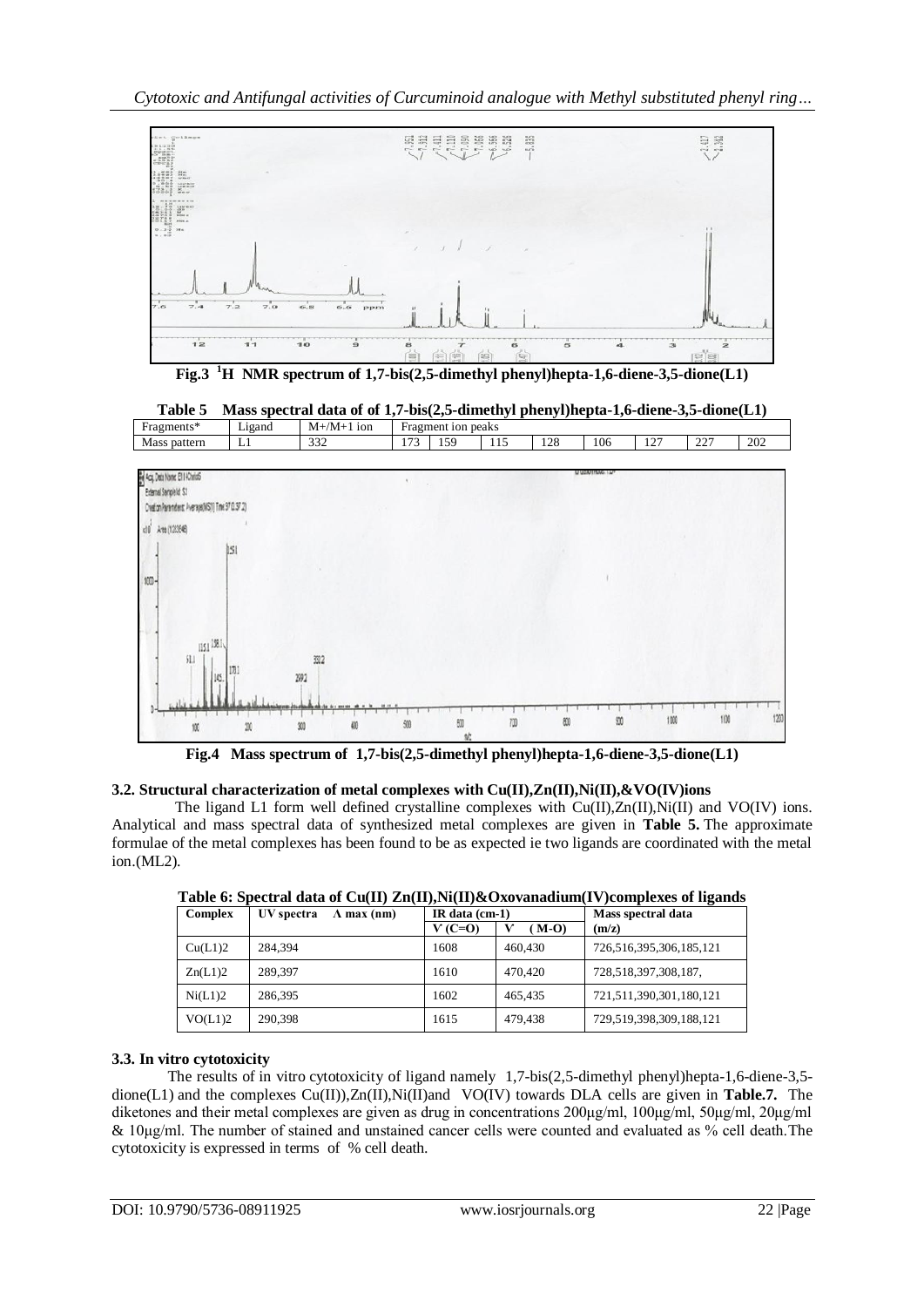| <b>Concentration</b> | L1 | Cu(L1) <sub>2</sub> | $\mathbf{C}u(\mathbf{H})$ , $\mathbf{Z}u(\mathbf{H})$ , $\mathbf{W}(\mathbf{H})$ , $\mathbf{V}(\mathbf{H})$ , $\mathbf{V}(\mathbf{H})$<br>$\mathbf{Zn(L1)}_{2}$ | $VO(L1)_2$ | Ni(L1) <sub>2</sub> |
|----------------------|----|---------------------|-----------------------------------------------------------------------------------------------------------------------------------------------------------------|------------|---------------------|
| $200\mu$ g           | 20 | 80                  | 34                                                                                                                                                              | 43         | 38                  |
| $100 \mu g$          | 10 | 66                  | 20                                                                                                                                                              | 40         | 21                  |
| $50\mu$ g            | 5  | 47                  | 8                                                                                                                                                               | 20         | 13                  |
| $20\mu$ g            | 4  | 35                  |                                                                                                                                                                 |            |                     |
| $10\mu$ g            |    | 15                  |                                                                                                                                                                 |            |                     |

**Table 7 shows % cytotoxicity towards DLA cells for curcuminoid analogues and Cu(II),Zn(II),Ni(II),VO(IV) chelates**

# **3.4. Antifungal activity**

The results of the antifungal activity of **1,7-bis(2,5-dimethyl phenyl)hepta-1,6-diene-3,5 dione(L1)** and its complexes with Cu(II)), Zn(II) ,VO(IV)are given in **Table 8.**For comparison the diameter of zone of inhibition in mm given by the std.drug has also been included in the table.

**Table 8. Antifungal studies of 1,7-bis(2,5-dimethyl phenyl) hepta-1,6-diene-3,5-dione (L1) and its Zn(II) & Vanadyl complexes**

|                       | Diameter of zone of inhibition in mm |            |            |                             |            |            |            |                   |            |  |
|-----------------------|--------------------------------------|------------|------------|-----------------------------|------------|------------|------------|-------------------|------------|--|
| Fungi                 | L1                                   |            |            | $\mathbf{Zn}(\mathbf{L}_1)$ |            |            |            | $VO(L_1)$         |            |  |
|                       | $100\mu$ g                           | $250\mu g$ | $500\mu$ g | $100\mu$ g                  | $250\mu g$ | $500\mu$ g | $100\mu$ g | 250 <sub>µg</sub> | $500\mu g$ |  |
| Aspergillus           |                                      | 10.5       | 12         | 10                          |            | 14         |            | 14                | 16         |  |
| Penicillium           |                                      |            | 14.5       | 12                          | 15         |            | 14         |                   | 19         |  |
| Alternaria            | 10.5                                 | 12.5       | 15         | 11                          | 13         | 16         | 13         | 16                |            |  |
| Flucanazole(std.drug) |                                      |            | 20         |                             |            | 20         |            |                   | 20         |  |

# **IV. Discussion**

### **4.1 Characterization of methyl substituted analogue of 1,7-diaryl-1,6-heptadiene-3,5-diones**

The synthesized methyl substituted derivative of 1,7-diaryl heptanoids were characterized by various analytical techniques . The UV spectra of the compound in methanol show two absorption maxima corresponding to  $\overrightarrow{n}$  π<sup>\*</sup> and  $\overrightarrow{n}$  π<sup>\*</sup> transitions The UV spectra of the compound L1 in methanol show two absorption maxima at 393nm &281nm respectively due to the  $n \rightarrow \pi *$  and  $\pi \rightarrow \pi *$  transitions. The value at 270-300nm are due to  $\pi \rightarrow \pi$  *κ* transition and at 360-460nm are due to  $n \rightarrow \pi$  *κ* transitions based on earlier reports.The presence of α,β unsaturation increases the wavelength of carbonyl absorption maxima.

IR spectra of L1 is characterized by the presence of a strong band at  $1622 \text{ cm}^{-1}$  due to the enolised conjugated C=O group. The stretching frequency of acetyl carbonyl group and carbonyl stretching frequency of aroyl group are at  $\sim 1710 \text{ cm}^{-1}$  and at  $\sim 1660 \text{ cm}^{-1}$  respectively. The C=O frequency decreases due to hydrogen bonding and increased conjugation. There is no other band in the region 1600-1800 cm<sup>-1</sup> which is assignable due to free or bound C=O group.This shows that the compound exist in the intramolecularly hydrogen bonded enolic form.In the spectra, the intramolecular hydrogen bonded enolic group shows a broad band in the region 2550-3600 cm<sup>-1</sup>. There are a number of medium intensity vibrations observed in the region 1570-1400 cm<sup>-1</sup> due to various stretching vibrations of the phenyl group, alkenyl & chelate ring. The band in the region 974 cm<sup>-1</sup> is assigned to the trans CH=CH vibration.

The <sup>1</sup>H NMR spectra of methyl substituted 1,7-diaryl heptanoids also supports the enolic structure of the compound.The peaks corresponding to enolic, methine, alkenyl, methyl and phenyl groups can be observed in the spectrum. Ligand L1 displayed a one proton singlet at  $\sim$  16ppm assignable to strong intramolecularly hydrogen bonded enolic proton. Another one proton singlet at  $\sim$  5.8ppm can be assigned to the strong intramolecularly hydrogen bonded methine proton. The aryl protons show signals in the region  $7.1 - 7.5$ ppm and the alkenyl protons show signals in the region of  $6.5 - 8.0$  ppm. The two methyl groups on aryl ring of  $L1$ are present at  $\sim$  2.5ppm.

The most important application of mass spectra is in the determination of molecular weight of compounds.The molecular ion peaks as well as fragment ion peaks are observed in the spectra.The mass spectra also gives idea about the various fragmentation modes of the substance. The mass spectra of compound showed intense molecular ion peak. Elimination of important groups like CH2,C2H2,C2H2O,CH2=C=O from the molecule gives different fragments.Important fragment ion peaks that appeared in the spectra of compound can be conveniently accounted by the fragmentation pattern. The M+ ion of L1 is observed at 332. The remaining important peaks are that due to the fragment ions.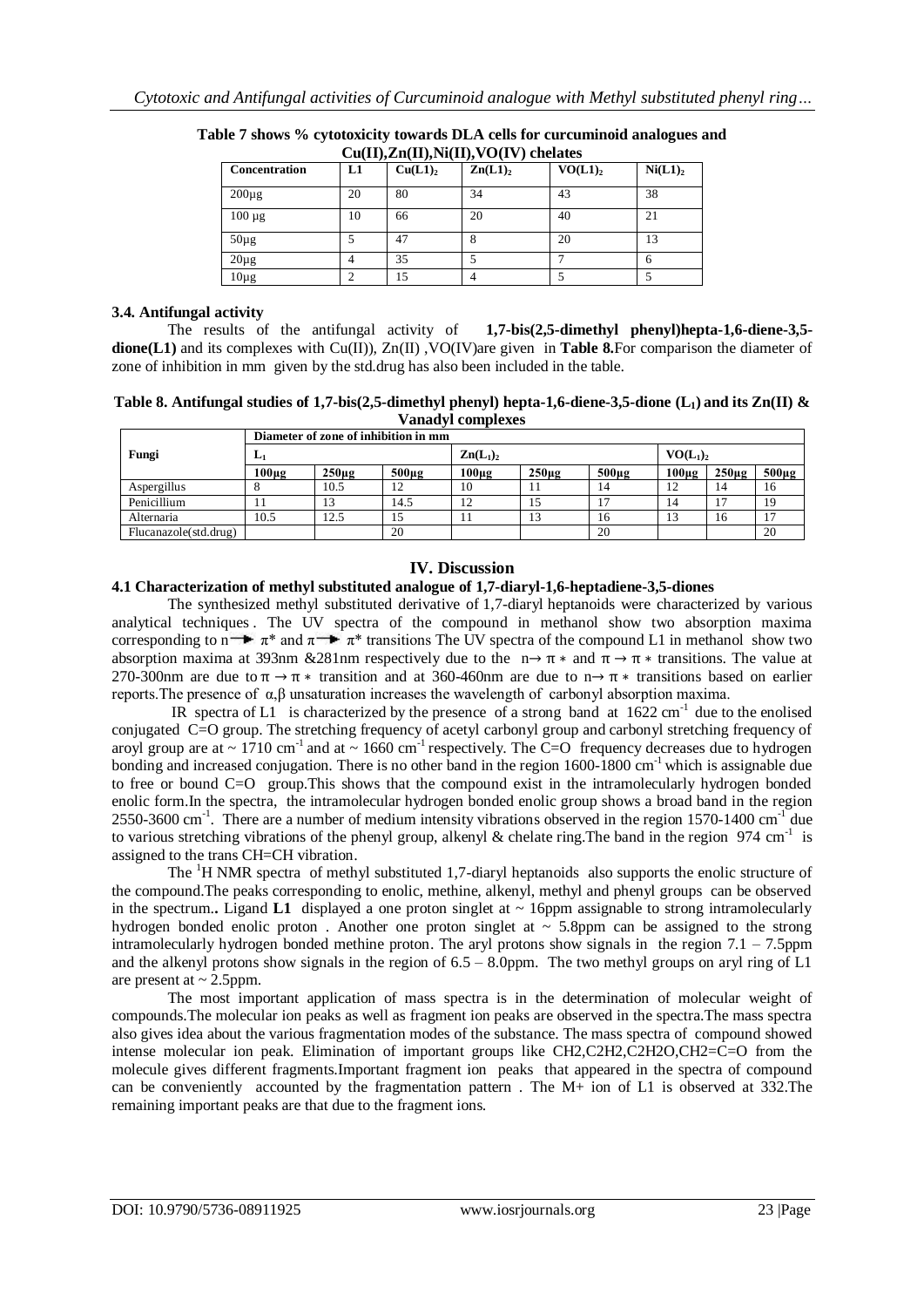# **4.2 Characterization of metal complexes**

Analytical and mass spectral data clearly suggests a stochiometry ML2 for complexes. The UV absorption bands of the ligand were almost unaffected by complexation with metal ions. The spectra of complexes closely resembles the spectra of respective ligand. So there is no much change in the structure due to complex formation. There is a bathochromic shift of absorption maxima to longer wavelength which indicate the involvement of the carbonyl moiety in chelate formation.

In the IR spectra of metal chelates, additional bands appear at  $\sim 475$  cm<sup>-1</sup> and  $\sim 420$  cm<sup>-1</sup> assignable to v (M–O) vibrations. The absence of a strong band in the region 1650-1800 cm<sup>-1</sup> is one characteristic feature of the metal complex.But the peak due to intramolecularly hydrogen bonded carbonyl group which is present at  $\sim$ 1622 cm<sup>-1</sup> disappeared and a new band appeared at ~ 1595 cm<sup>-1</sup>. The new band can be assigned to the metal coordinated carbonyl group .The replacement of enolic proton by a metal ion is also evident from the absence of the broad band in the region of 2600 -3500 cm<sup>-1</sup> present in the ligand.

In their mass spectra, all the complexes showed relatively intense peaks at  $m/z$  corresponding to  $ML<sub>2</sub>$ stochiometry,where M is metal and L is ligand.Mass spectral fragments are another important tool in elucidating the structure of metal complexes. It was found that some fragments rearrange to form stable cyclic species . The mass spectral analysis shows that stepwise removal of aryl groups is a characteristic feature of all the complexes. In all the cases [ML2]+ ion is the most intense peak. Smaller molecules like O, OH, CH etc. are also eliminated.Peaks due to  $[ML_2]+$ , L+ and fragments of L+ are also detected in the spectrum.

### **4.3 In vitro cytotoxicity**

Invitrocytotoxicity studies towards DLA cells revealed that both ligands and complexes exhibited greater %cell death at higher concentrations ie 200µg/ml.As concentration of drug compound increases the % cell death increases.All the metal complexes showed significant increase in % cell death than the ligand.Among the metal complexes the activity followed the order  $Cu(II)$ >VO(II)>Ni(II) > Zn(II). It is also noted that metal chelation enhances cytotoxicity of compounds considerably. The copper complex of di methyl substituted 1,7 diarylheptanoids show better results than that of ligand in almost all concentrations. Cu(II)chelate of ligand 1,7-bis(2,5-dimethyl phenyl)hepta-1,6-diene-3,5-dione(L2)showed maximum cytotoxicity among the metal complexes.The complex was very effective in increasing %cell death and produced 80%cell death.The activity of Cu(II) complex was nearly four times that of the ligand.

### **4.4 Antifungal activity**

For all the tested compounds, they show maximum antifungal activity at a higher concentration of 500μg/ml.It is observed that antifungal nature increases with the concentration of the compounds.The ligand L1 exhibited more antifungal activity against Alternaria with a zone of inhibition of 15mm.The compound gave a zone of inhibition of 14.5mm and 12mm for Penicillium and Aspergillus species respectively.Both Zn(II) and VO(IV) complexes exhibited greater antifungal activity than the ligand.

 Comparing Zn(II) and VO(IV) complexes of the ligand, it was observed that vanadyl complexes exhibited more antifungal activity.The Zn(II) complex gave inhibitory activity against fungal cultures which was only slightly greater than the ligand.But the VO(IV) complex of ligand had appreciable antifungal activity against all fungal cultures.It produced a maximum zone of inhibition of 19mm against Penicillin which is comparable with the zone of inhibition produced by the std.drug.

# **V. Conclusion**

The ligand 1,7-bis(2,5-dimethyl phenyl)hepta-1,6-diene-3,5-dione(L1) and the complexes Cu(II)),Zn(II),Ni(II)and VO(IV) were synthesized and characterized by various spectral techniques.The ongoing discussion reveals that the methyl substituted derivatives of 1,7-diaryl heptanoids and their metal complexes possess enhanced cytotoxic activity. The metal chelation considerably enhances the cytotoxicity of these compounds. Also it is found that Cu(II) complex of 1,7-bis(2,5-dimethyl phenyl)hepta-1,6-diene-3,5-dione(L1) is the most active compound in in-vitro cytotoxicity study with DLA cells . The antifungal studies clearly show that both ligand and metal complexes possess significant antifungal activity. The VO(IV)complex of 1,7 bis(2,5-dimethyl phenyl)hepta-1,6-diene-3,5-dione show better antifungal activity than Zn(II) complex and ligand. The ligand 1,7-bis(2,5-dimethyl phenyl)hepta-1,6-diene-3,5-dione(L2) was found to be not very effective in cytotoxic activity when compared with its Cu(II) complex.So metal chelation of the curcuminoid analogue has increased its cytotoxic and antifungal activity.

# **Acknowledgement**

The authors would like to thank Dr.Girija Kuttan,Professor, Amala Cancer Research Institute,Thrissur,India for the antitumour studies and Dept. of Biotechnology, St. Joseph's College, Irinjalakuda, Thrissur, India for antibacterial studies.